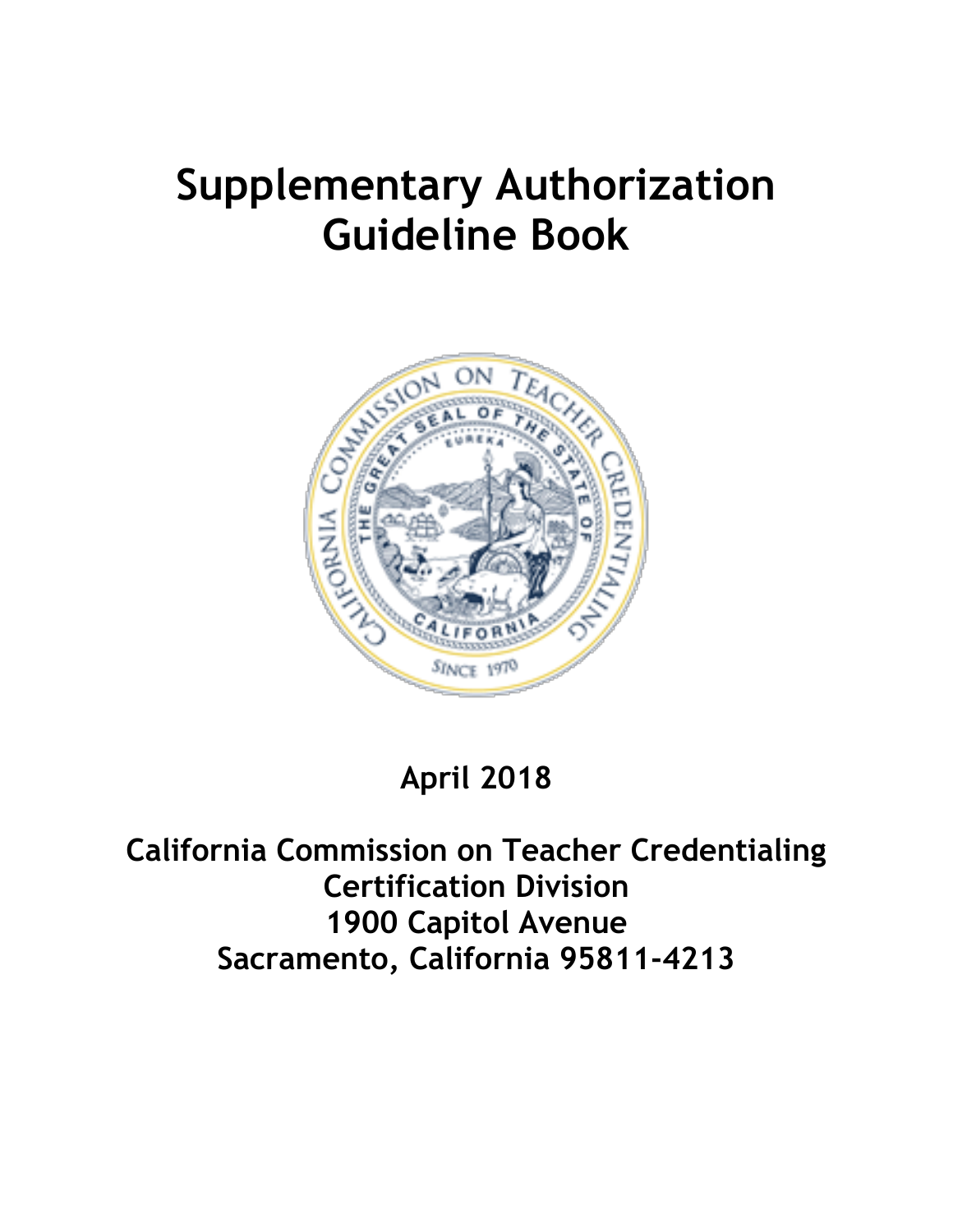#### *The purpose of this Guideline book is to provide information regarding the requirements to qualify for adding a supplementary authorization to a credential*

## **I. Introduction**

The supplementary authorization has been in regulation since 1979. These regulations enable the holder of a single subject credential to have one or more subject areas be added as a supplementary authorization. In 1980 the Commission adopted Title 5 regulations to allow supplementary authorization be added to Multiple Subject Teaching Credentials. The intent was to provide an alternate method of adding a new teaching authorization to allow an individual to teach a class in a subject outside the area in which he or she earned a credential.

## **II. Supplementary Authorizations**

Supplementary authorizations allow the holder to add one or more subjects to his or her teaching credential. There are two types of supplementary authorizations; introductory and specific. The *introductory supplementary* added to Single subject teaching credential authorizes the holder to teach at any grade level the supplementary subject matter content typically included in curriculum guidelines and textbooks for study in grades 9 and below. The *introductory supplementary* added to a Multiple subject teaching credential authorizes the holder to teach departmentalized classes related to the supplementary in grades 9 and below. The *specific supplementary* added to the Single subject teaching credential authorizes the holder to teach the specific subject in grades preschool, kindergarten-12, and classes organized primarily for adults.

| <b>Supplementary Authorizations</b><br>May Be Added To                                                  | Supplementary Authorizations May Not Be Added To                                                                                   |
|---------------------------------------------------------------------------------------------------------|------------------------------------------------------------------------------------------------------------------------------------|
| Single Subject Credential                                                                               | General Kindergarten-Primary, Elementary, Junior High,                                                                             |
| Multiple Subject Credential                                                                             | or Secondary Credential                                                                                                            |
| Standard Elementary and                                                                                 | District Intern Credential                                                                                                         |
| <b>Secondary Credentials</b>                                                                            | Special Secondary Credential in Non-Academic Subject                                                                               |
| University Internship Credential<br>(Multiple and Single Subject only)                                  | Aviation, Blind, Deaf, Lip Reading, Nursing Education, Partially<br>Sighted Child, Public Safety and Accident Prevention Including |
| Special Secondary Credential in                                                                         | Driver Education and Driver Training, Sciences Basic to Medicine,<br>Correction of Speech Defects, and Mentally Retarded           |
| Academic Subject<br>Art, Business Education, Homemaking,<br>Industrial Arts, Music, Physical Education, | Special Education Credential (current or previous)                                                                                 |
|                                                                                                         | <b>Adult or Vocational Credential</b>                                                                                              |
| Speech Arts, and Vocational Agriculture                                                                 | <b>Career Technical Education Teaching Credential</b>                                                                              |

The holder of a Life Multiple or Single Subject, or Clear or Life Standard Elementary, Standard Secondary or Special Secondary Teaching Credential, may apply at any time and once qualifications are verified will be issued the supplementary authorization on a separate document specially designed for that purpose.

**Special Note:** A subject area that is subsumed by the authorization listed on the applicant's basic teaching credential cannot be added as a supplementary authorization. For example: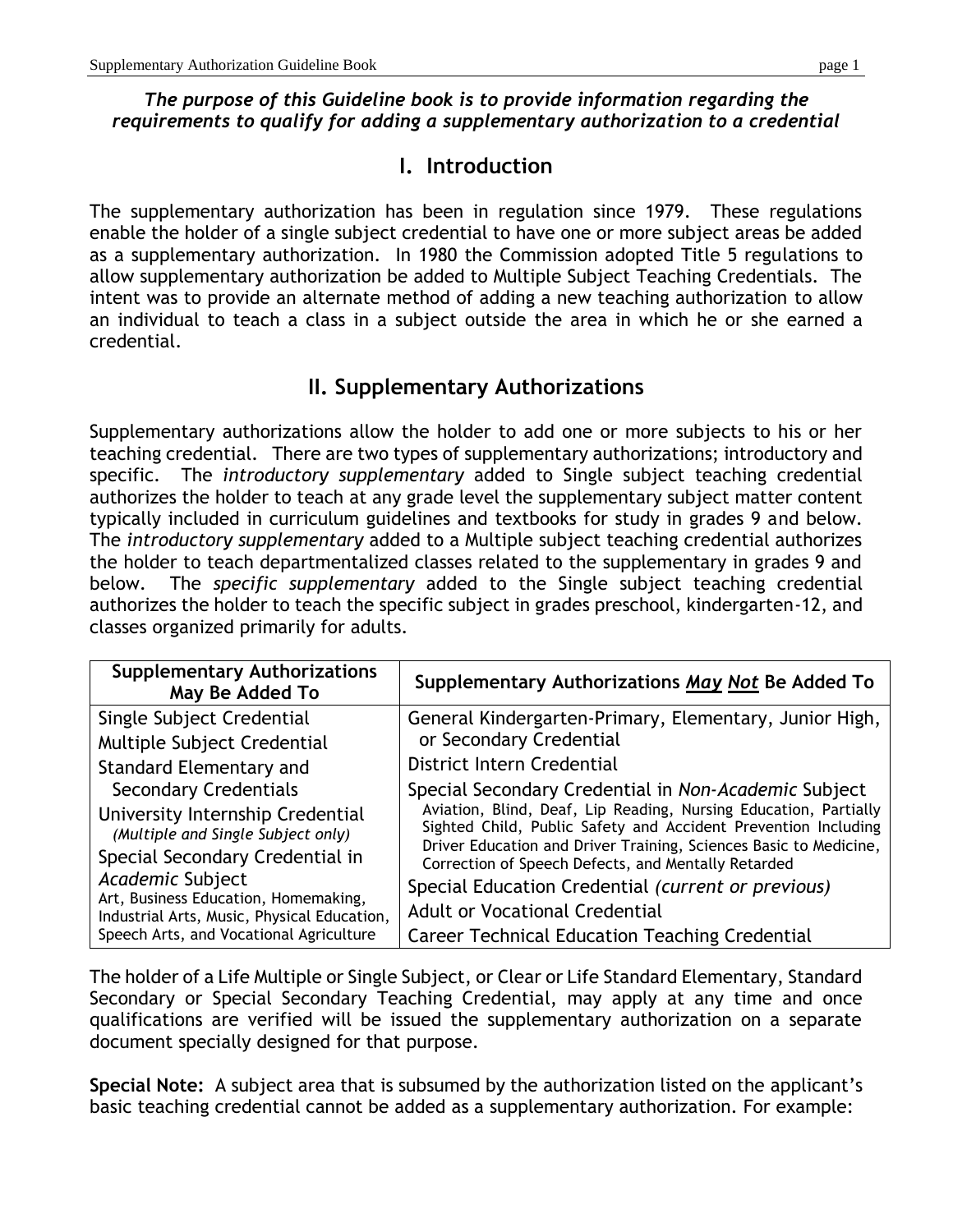- 1) Dance to a single subject credential in a physical education,
- 2) Drama, journalism, speech, or literature to a single subject credential in English, and
- 3) Photography to a single subject credential in art.

Exception- Economics may be added to a single subject credential in business as the supplementary authorization in economics is considered to be a social science.

Supplementary authorizations, even those that fall within the major or minor may be added to a Standard Secondary Teaching Credential. The Standard Secondary Teaching Credential authorizes services in grades 7-12. The introductory supplementary authorization authorizes service in grades 9 and below and a specific supplementary authorization authorizes service in grades K-12. Obtaining a supplementary authorization for these individuals will expand the grade level authorization in the subject area.

#### *Acceptable course work must be:*

- a. completed with a grade of "C" or better ("credit," "passing," or "satisfactory" is acceptable),
- b. applicable toward (elective or non-elective) a bachelor's degree or a higher degree (nonremedial),
- c. taken at a regionally accredited institution,
- d. granted regular quarter or semester unit credit, and
- e. from the subject department of the supplementary authorization being sought.

*The following course work may be used if it meets the criteria listed above:*

- a. community college, correspondence, on-line, or extension course work, or
- b. advanced placement units (requires an official transcript of the course and written verification from the college or university admission or registrar's office that the units are applicable towards a bachelor's degree and are in the subject category of the requested supplementary authorization).

*Unacceptable course work:*

- a. course work not applicable toward a bachelor's degree or a higher degree (remedial),
- b. professional development or continuing education units,
- c. in-service training or workshops,
- d. education and education methodology course work unless:
	- a letter is provided from the chair of the subject area department stating that the course is equivalent to one offered by that department or
	- the supplementary subject requested is health science or computer science and applications and if the course work has been used to meet a requirement to earn a clear credential such as Computers in an Educational Setting, and
- e. course work from a department other than that of the supplementary authorization being sought unless a letter is provided from the chair of the subject area department stating that the course is equivalent to one offered by that department.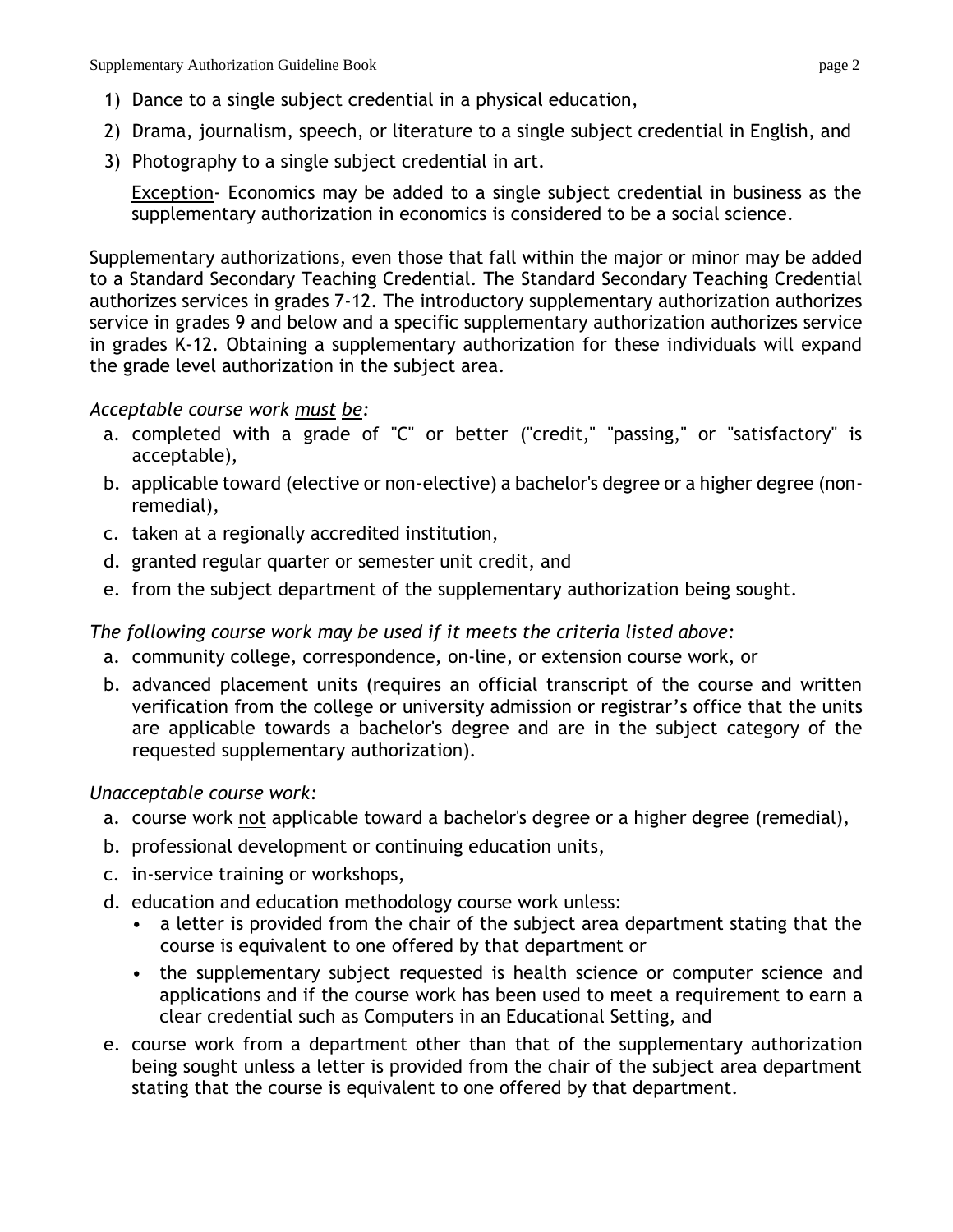## **III. Qualifying for a Supplementary Authorization**

An applicant will qualify for a supplementary authorization upon the completion of one of the following:

- a. Twenty semester units or ten upper division semester units, or the equivalent quarter units, of non-remedial course work in the subject requested. *Introductory* subjects require at least one course in each of the content areas listed; the balance of the ten or twenty units may be in any course within the subject category. For *specific* subjects, the same unit total is required.
- b. A collegiate major from a regionally accredited college or university in a subject directly related to the subject to be listed on the credential.

## **IV. Evaluation for the Supplementary Authorizations**

Evaluations for supplementary authorizations are the responsibility of the staff in the Commission's Certification Branch. The Commission does not evaluate for supplementary authorizations without the submission of an application form (41-4), appropriate processing fee, and supporting materials. Each request is evaluated on an individual basis. Evaluations are based on the information submitted in the application packet which may include official transcripts, catalog course descriptions, and other supporting materials.

Commission staff cannot approve courses for supplementary authorizations on the telephone or by email. If the Commission does not accept a course, the applicant may want to obtain a letter that will verify the content of the course in question as meeting the requirement as listed in (d) and (e) under *Unacceptable Course Work* on page 3 of this guideline book. The burden of proof rests with the applicant.

In January 2005, the Commission began issuing subject matter authorizations which require 32 semester units of course work or a degree in the requested subject area. The decision whether an individual needs to hold a supplementary or subject matter authorization should be addressed by the local employing agency. The Commission cannot respond to these questions as it is an employment issue and the authorization for both is essentially the same. The Commission has developed a guide for the subject matter authorizations. It may be found on the Commission's web site at [http://www.ctc.ca.gov/credentials/manuals](http://www.ctc.ca.gov/credentials/manuals-handbooks/Subject-Matter-Auth.pdf)[handbooks/Subject-Matter-Auth.pdf.](http://www.ctc.ca.gov/credentials/manuals-handbooks/Subject-Matter-Auth.pdf)

If an individual applies for a subject matter authorization but does not qualify for the authorization, the Commission will return the application unless the application is specifically marked as "*subject matter authorization or supplementary authorization*". If marked as such, the Commission will issue the supplementary authorization and send a report of evaluation informing the applicant what he/she needs to complete to earn the subject matter authorization. If the application is not marked as noted above, it will be returned to the applicant or, in the case of a college or university recommendation, to the recommending institution. The Commission will request the course work missing for the subject matter authorization and inform the applicant whether he/she qualifies for a supplementary authorization. The letter will also ask the applicant if he/she would like the Commission to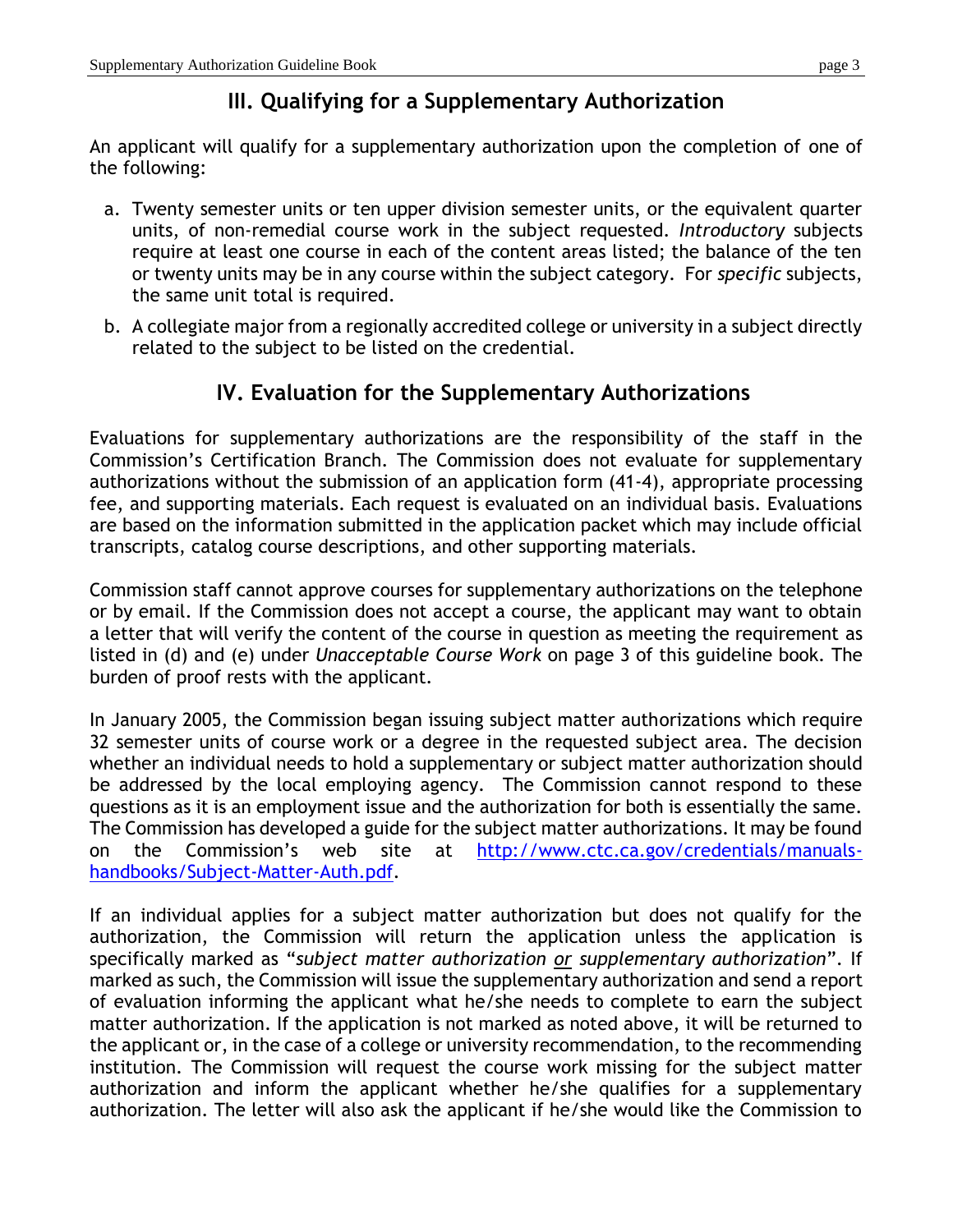issue the supplementary authorization if the subject matter authorization requirements are not met.

If an individual applies for a supplementary authorization but qualifies for a subject matter authorization in the subject area, the Commission will issue the subject matter authorization without returning the application packet.

## **A. Introductory Supplementary Authorizations**

*Introductory* supplementary authorizations may be added to the Single Subject, Standard Secondary, and Special Secondary (in academic subject areas only) Teaching Credentials and authorize the holder to teach the supplementary subject matter content typically included in curriculum guidelines and textbooks for study in grades 9 and below. This allows an employer to assign a teacher with an introductory supplementary authorization to teach a class in which the curriculum is for grades 9 and below but the students in the class may be in grades 10-12.

Supplementary authorizations added to a Multiple Subject or Standard Elementary Teaching Credential authorize the holder to teach departmentalized classes related to the supplementary authorization listed on their credential in grades 9 and below. Elementary credentials will list the same subjects but the word "Introductory" is not listed.

The subjects which may be listed as supplementary authorizations on a credential are printed below in *bold italics.* On secondary credentials, the subjects are identified as *introductory*  subjects. An introductory supplementary authorization requires the verification of at least one course in each content area listed after that subject.

A guide to course work that may be used for the supplementary authorization subject areas is the *Subjects Within the Single Subject Area* list found in the Appendix of the Administrator's Assignment Manual. The list may be accessed from the Commission's website at [http://www.ctc.ca.gov/credentials/manuals-handbooks/Administrator-Assignment-](http://www.ctc.ca.gov/credentials/manuals-handbooks/Administrator-Assignment-Manual.pdf)[Manual.pdf.](http://www.ctc.ca.gov/credentials/manuals-handbooks/Administrator-Assignment-Manual.pdf) Note that this is a guide and does not guarantee that the course work will be accepted. The list can be found at the end of this guidebook for your convenience.

*(Introductory) Agriculture:* •animal science •plant science •agricultural mechanics

 $\triangleright$  Plant science coursework may be found in the life science/biology department.

*(Introductory) Art:* •drawing and painting •art history or appreciation •crafts

- > The area of crafts may be satisfied with courses such as ceramics, printmaking, silk-screening, lithography, etching, relief, jewelry, ceramics, stone setting, sculpture, metalworking, glass making, papermaking, fiber art, weaving, candle making, and picture framing.
- $\triangleright$  An education course in Art for the Elementary Teacher may cover the crafts areas but a course description will be required to verify content.
- $\triangleright$  Photography is in the art category and may be used towards the overall unit requirement but will not satisfy the specific area of crafts.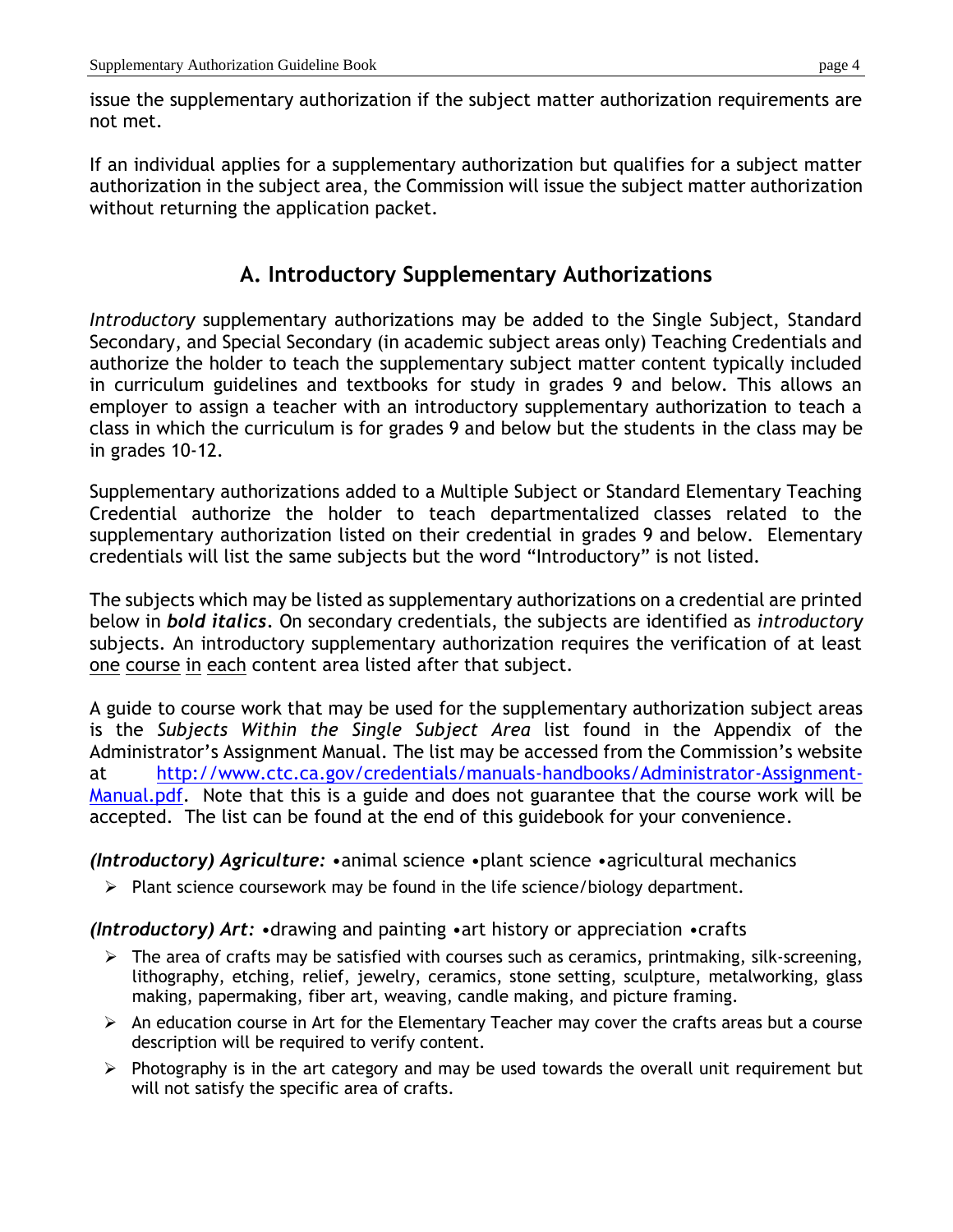*(Introductory) Business:* **•**business management •business marketing or introduction to business •computer concepts and applications •economics •business communications or business English •accounting

- $\triangleright$  A degree in business administration will qualify for a supplementary in Introductory Business.
- $\triangleright$  Course work may be found in both the business and social science departments.

*(Introductory) Computer Science:* •computational thinking •computing practice and programming •computers and communication devices •impacts of computing (e.g., social, ethical, legal)

- *Computational thinking:* involves solving problems and designing systems, using fundamental computing concepts such as decomposition, data representation, generalization/abstraction, and algorithms.
- *Computing practice and programming:* includes expertise in at least one block--‐ based, visual (drag‐and‐drop) programming language (e.g., Alice, Blockly, Kodu, Logo, Scratch, Snap!) or a modern, high‐level programming language.
- *Computer and communications devices:* covers the major components and functions of digital devices and the computing systems they compose.
- *Impacts of computing:* includes the social, ethical, and legal issues and impacts of computing, as well as the contributions of computer science to current and future innovations in the arts, business, humanities, medicine, and science. These topics may be included within courses that cover any of the other content areas.

#### *(Introductory) English*: •grammar or language structure •composition •literature

- The Basic English courses required for a bachelor's degree, often numbered 1A and 1B, will not clear the grammar area. Course descriptions are usually needed to verify that a course covers grammar or language structure unless it is clearly mentioned in the course title. Key words or concepts for language structure are sentence structure and functions of the English verb system.
- $\triangleright$  One composition and one advanced composition course will meet the grammar or language structure and composition areas. One advanced composition and either a creative writing or applied composition course may also be used to meet the grammar or language structure and composition areas.
- $\triangleright$  Course work in foreign language literature is acceptable.

*(Introductory) Health Science:* •substance abuse (including alcohol, drug, and tobacco) •family life education (including human sexuality, HIV/AIDS, and sexually transmitted diseases) •nutrition •comprehensive school health systems or programs •health education theory, behavior, or foundations

- $\triangleright$  A course may cover more than one subject area but the units are only counted once. More than one course may be needed to clear family life education.
- $\triangleright$  Some courses may be found in the education, sociology, or psychology departments.

*(Introductory) Home Economics:* •food and nutrition •clothing •child development •family life and parenting ►at least one of the courses must contain a laboratory component

 $\triangleright$  Course work must include a combination of food and nutrition. A single course may cover both areas but is counted only once towards the total number of units. A course in each is not needed but both subjects must be covered in the 10/20 units.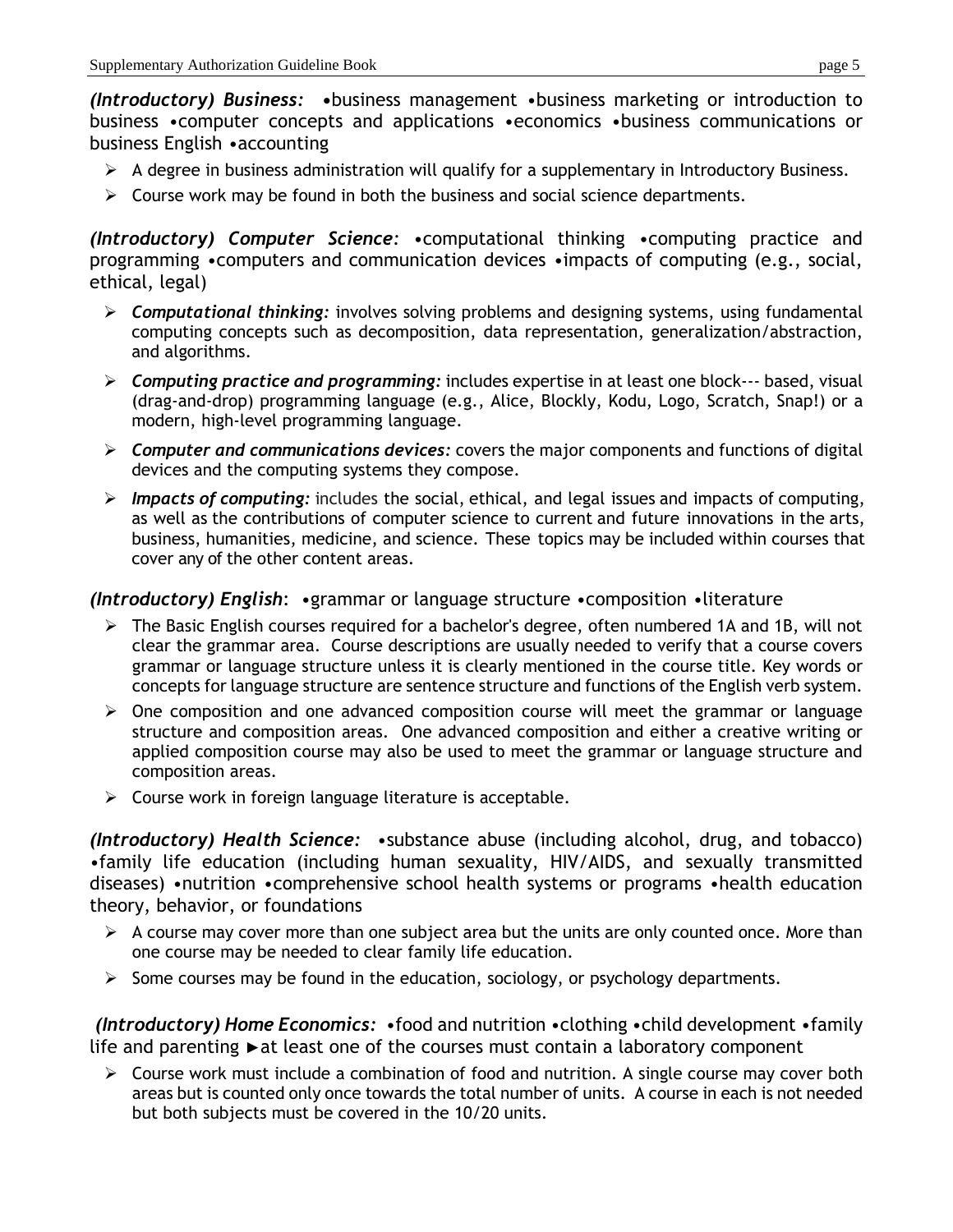- $\triangleright$  Course work must include a combination of family life and parenting. A single course may cover both areas but is counted only once towards the total number of units. A course in each is not needed but both subjects must be covered in the 10/20 units.
- $\triangleright$  The laboratory component may be found in the food, clothing, or child development areas. A field experience from the child development department will meet the laboratory component.

*(Introductory) Industrial Arts*: •drafting or graphic arts •woods or metals •electricity or electronics

- $\triangleright$  Drafting courses may be found in the math department.
- $\triangleright$  Graphic arts courses may be found in the art department.

*(Introductory) Language Other than English:* •grammar •composition •conversation •literature ►verification of oral language proficiency in the language to be listed on the credential by either:

- ► passage of the Language and Communication subtest (Test II or III, depending on the language) of the California Subject Examinations for Teachers (CSET) in Languages other than English (LOTE); **or**
- ► a letter from the chair of the Language Department of a regionally accredited four-year college or university verifying that the applicant's oral proficiency is equivalent to that of a person with a bachelor's degree with a major in that language; **or**
- ► a letter from an authorized person at a college or university that has an approved bilingual authorization program stating that the applicant's oral proficiency in the language is equivalent to the level required to complete that program.

#### **Special Note**

\*The Commission issues a supplementary authorization in American Sign Language. To qualify, an individual needs to submit official transcripts with either the ten upper-division or twenty semester units in sign language. Coursework in interpreting skills and deaf culture is acceptable but the majority of units must be in sign language. Oral proficiency can be assessed via tests in interpreting skills and a certificate can be used to verify the proficiency requirements.

*(Introductory) Mathematics:* •college algebra •geometry •development of the real number system or introduction to mathematics ► three courses in calculus or other mathematics courses for which algebra and geometry are prerequisites meet all content area requirements

- $\triangleright$  Course work must be college level mathematics or higher.
- $\triangleright$  Algebra courses must be for credit, applicable towards a degree, and, if completed at the community college level, transferable to a four-year institution to be acceptable. Elementary and intermediate algebra courses may not meet these requirements. If trying to use an elementary or intermediate algebra course, a course description will need to be submitted to verify the acceptability.
- $\triangleright$  Three courses in calculus will clear all of the specific course requirements but the applicant must still have the required 10/20 units. If the applicant has only one or two courses in calculus and no course work in algebra, geometry, or real number systems, the applicant will need to either submit course descriptions so that it can be confirmed whether or not those areas were covered by the calculus course(s) or complete additional course work in the required content areas.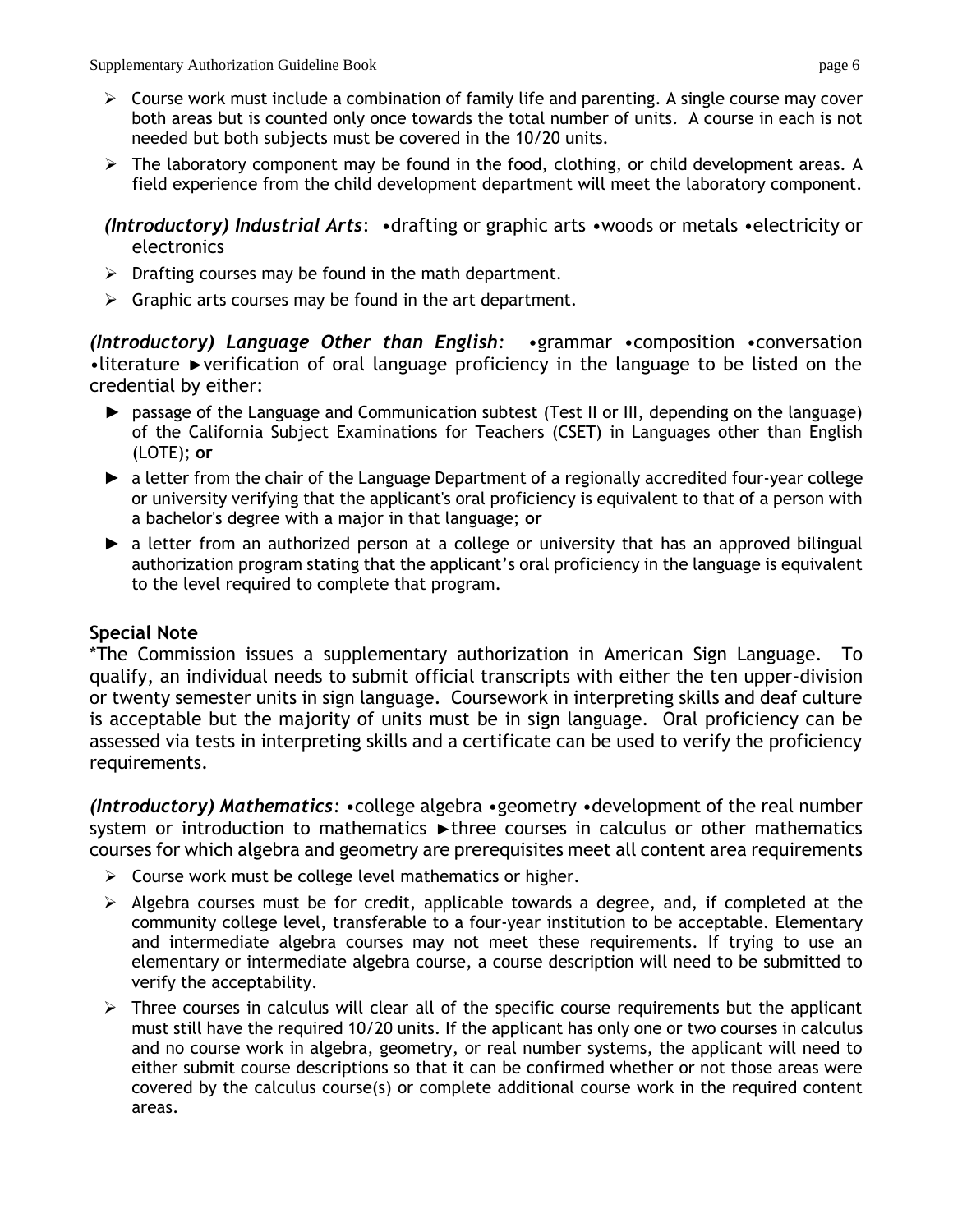- $\triangleright$  Personal enrichment-type mathematics courses are not acceptable.
- $\triangleright$  One mathematics-based computer course and one statistics course in any department are acceptable as additional units toward the required 10/20 units.

*(Introductory) Music:* •vocal music •instrumental music •music history or appreciation •music theory

 $\triangleright$  Harmony is acceptable for music theory.

*(Introductory) Physical Education:* •team sports and games •fundamental and creative movement skills (such as dance and gymnastics) •human movement motor development and/or motor learning •individual, dual, nontraditional and global sports and games (such as aquatics, conditioning, and archery)

 $\triangleright$  Some additional examples of individual, dual, nontraditional and global sports and games are golf, bowling, skiing (water & snow), racquetball, lacrosse, cricket, team handball, and tennis.

*(Introductory) Science:* **•**biological sciences •chemistry •geosciences •physics ►the course work must include a one-year sequence of courses in at least two of the listed subject areas and at least one course must include a laboratory component

- $\triangleright$  A degree directly related to science will qualify an individual for the Introductory Science supplementary authorization. For example, a major in biology, oceanography, physics, chemistry, meteorology or any related science will meet the requirement.
- *Biological sciences:* anatomy; bioethics; biology; botany; DNA and RNA structure; ecology; environmental science; evolution; genetics; marine biology; microbiology; physiology; structure and function of cells; and zoology.
- *Chemistry:* atomic, molecular, and ionic structures; chemical reactions; properties and processes of elements, compounds, mixtures, inorganic and organic substances; properties of molecules; qualitative and quantitative analysis; and state of matter including models of gases, liquids and solids.
- *Geoscience:* astronomy; cosmology; earth science/resources; forestry; fossils; geology; meteorology; mineralogy; oceanography; paleontology; soil science; and weather and climate.
- *Physics:* electromagnetic radiation including spectra, visible light and color; fission; fusion and vaporization; geodynamics; gravitation; light and optics; nuclear and atomic physics; principles of mechanics, heat, electricity, and magnetism; principles of momentum and energy; quantum theory; thermodynamics; and wave and particle motion.
- *A one-year sequence of courses* is course work that builds on ideas from the previous course in a single discipline area. The courses do not have to be taken at the same institution or in the same year. The Commission will use course numbering, prerequisites, and course descriptions as guides when evaluating for the one-year sequence. Any two courses in geoscience will be considered a sequence since geoscience courses may be taken in any order.

*(Introductory) Social Science:* •United States history •California history •world history •geography •United States government

 $\triangleright$  The social sciences are unique in that they encompass many different academic disciplines. A supplementary authorization in social science will not be granted unless the degree is in social science or social studies. A degree in a specific social science (history, psychology, sociology, or anthropology) does not qualify an applicant for a supplementary authorization in social science.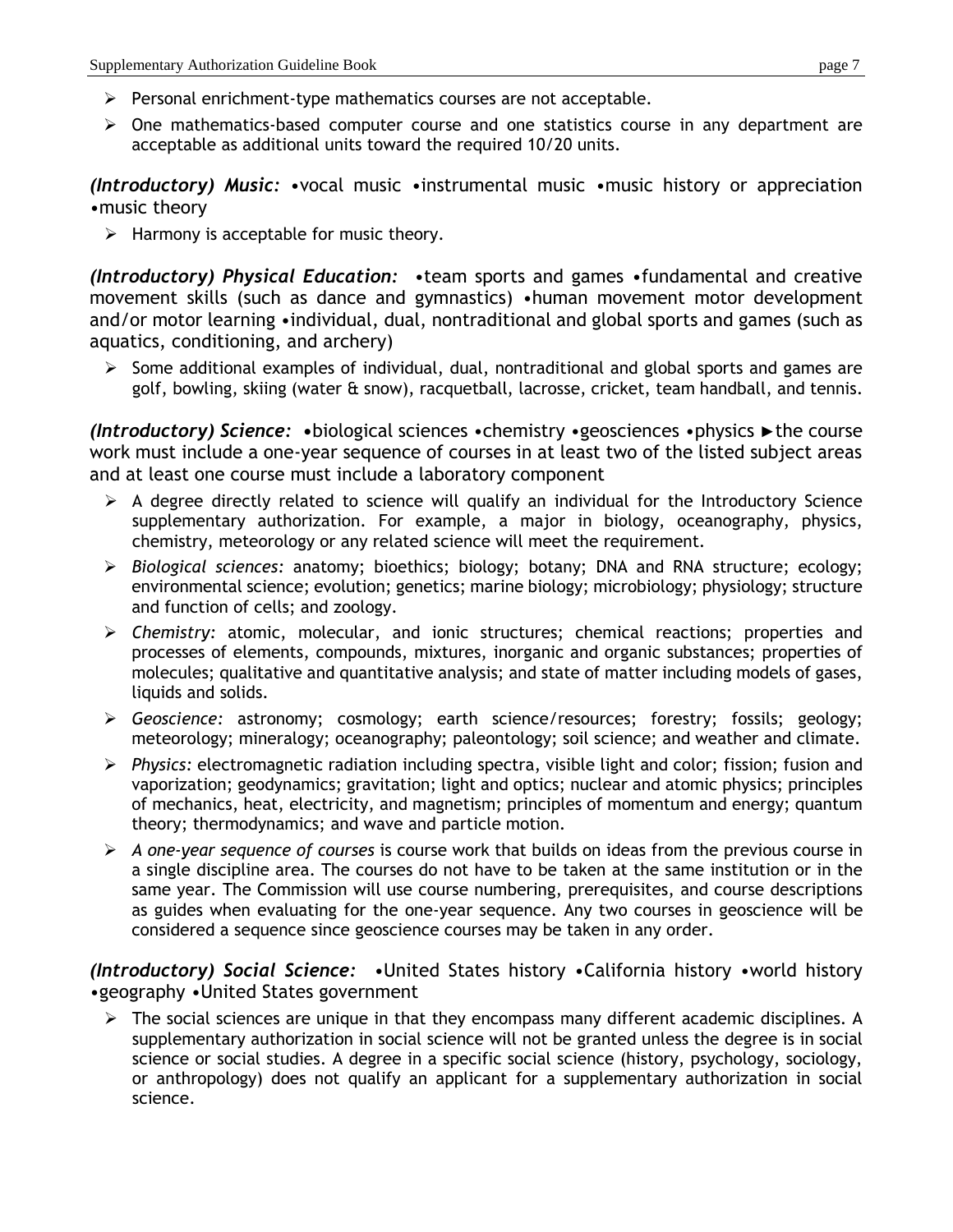- $\triangleright$  A course covering the overall history of California is needed. Courses focusing on one specific geographical area of California such as the History of San Francisco are acceptable as electives only. They will not satisfy the California History requirement.
- World history courses are non-United States or region courses. This would include course such as the history of Greece, China, England, or Russia. A western civilization course may be used to meet the world history content area for an Introductory Social Science supplementary authorization.

## **B. Specific Supplementary Authorizations**

*Specific* supplementary authorizations may be added to Single Subject, Standard Secondary and Special Secondary (academic subject areas only) Teaching Credentials and authorize the holder to teach the specific subject in grades preschool, kindergarten-12, and classes organized primarily for adults.

#### **Accounting including Finance**

- $\triangleright$  Course work must include a combination of accounting and finance. A single course may cover both areas but is counted only once towards the total number of units. A course in each is not needed but both subjects must be covered in the 10/20 units.
- $\triangleright$  A degree in business does not qualify for a supplementary authorization in accounting including finance.

#### **Agricultural Mechanics**

#### **Animal Science**

 $\triangleright$  The course work may be found in the agriculture department.

#### **Anthropology**

#### **Auto Mechanics**

**Biological Sciences**: *course of study must include* •molecular and cellular biology •biology of organisms •evolution ►at least one of the courses must include a laboratory component

- $\triangleright$  A course may cover more than one subject area but the units are only counted once. Course descriptions are usually required.
- $\triangleright$  Any life science course work will count towards the remaining 10/20 units.
- $\triangleright$  See examples of biological science and related course work in the notes for Introductory Science.
- $\triangleright$  Kinesiology is not applicable.

**Chemistry**: *course of study must include* •structure and stability •chemical reactions ►at least one of the courses must include a laboratory component

- $\triangleright$  A course may cover more than one subject area but the units are only counted once. Course descriptions are usually required.
- $\triangleright$  Any chemistry course work will count towards the remaining 10/20 units.
- $\triangleright$  See examples of chemistry and related course work in the notes for Introductory Science.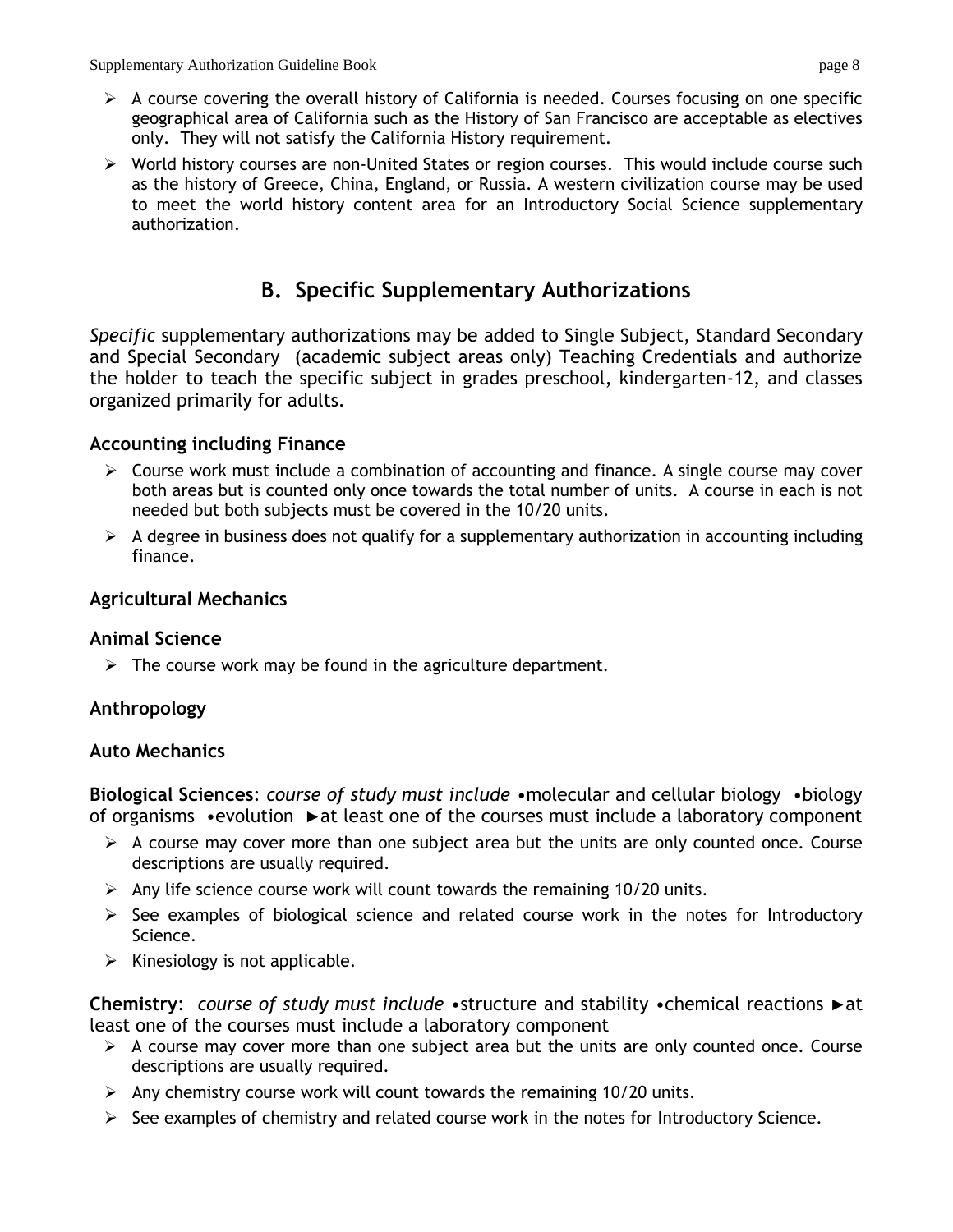**Child Development (home economics):** ►at least one of the courses must include a laboratory component

 $\triangleright$  A field experience from the child development department will meet the laboratory component.

**Clothing and Textiles (home economics):** ►at least one of the courses must include a laboratory component

 $\triangleright$  Course work must include a combination of clothing and textiles. A single course may cover both areas but is counted only once towards the total number of units. A course in each is not needed but both subjects must be covered in the 10/20 units.

#### **Comparative Political Systems and International Relations**

- $\triangleright$  Course work must include a combination of comparative political systems and international relations. A single course may cover both areas but is counted only once towards the total number of units. A course in each is not needed but both subjects must be covered in the 10/20 units.
- $\triangleright$  Course work in specific governments, such as U.S. Government, may be used to reach the 10/20 units.

#### **Computer Science**

- $\triangleright$  Coursework completed must cover the following content areas:
	- *Computer Programming:* includes expertise in at least one modern, high-level programming language  $(e.g., Python, Java, C/C++/CH).$
	- *Data structures and algorithms:* covers data representation, abstraction, searching and sorting in the context of solving problems using programming and computational tools.
	- *Digital devices, systems and networks:* covers computer and communication devices and the systems they compose, including the concepts and abstractions that enable stand-alone, networked, and mobile digital devices to operate and communicate.
	- *Software design:* covers the process of planning, engineering and implementing a software system to solve a problem, typically using both a design and a programming methodology, such as object-oriented and functional approaches.
	- *Impacts of computing:* includes the social, ethical, and legal issues and impacts of computing, as well as the contributions of computer science to current and future innovations in the arts, business, humanities, medicine, and science. These topics may be included within courses that cover any of the other content areas.
- $\triangleright$  The balance of the units may be in any course that falls within the academic department for that subject category. Computer classes in the Education Department may be used **including a pedagogy course in computer science from either department**.
- Degrees in Educational Technology or Information Technology do not automatically meet the requirement without submission of official transcripts to verify all the required content areas have been fulfilled.

#### **Consumer Education (home economics)**

#### **Crafts, including Jewelry and Ceramics (art)**

 $\triangleright$  See notes for Introductory Art.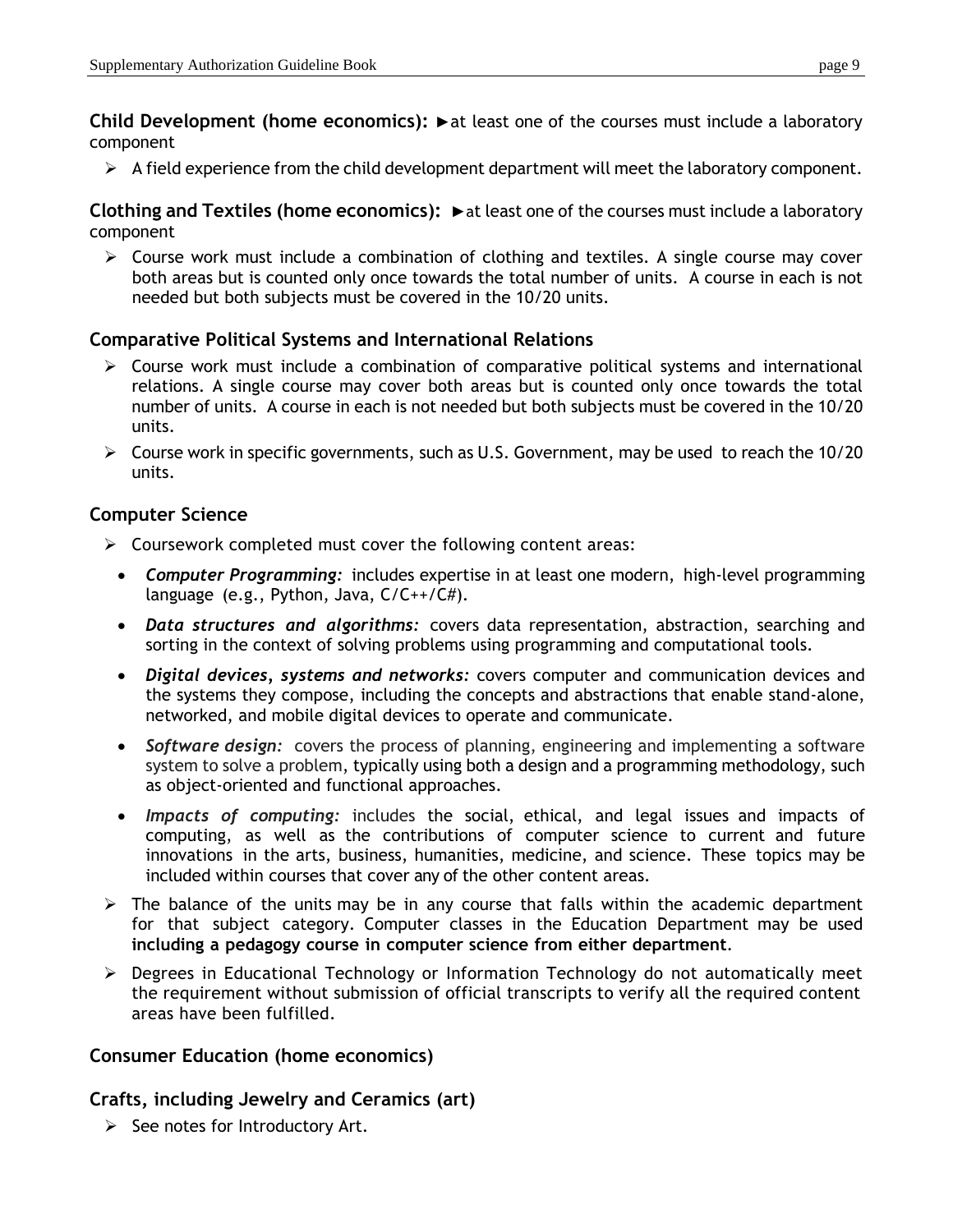#### **Dance**

 $\triangleright$  Courses may be offered in departments such as physical education or anthropology.

## **Drafting**

 $\triangleright$  Course work may be found in the math department.

#### **Drama**

- $\triangleright$  Course work may be found in the English, drama, and theatre departments.
- $\triangleright$  All aspects of drama or theatre are acceptable including courses in costume design, lighting, sound, props, and makeup.

## **Economics**

 $\triangleright$  This is a social science subject area. If course work is not in the economics department, review the course content and request a letter from the economics department, if necessary.

#### **Economic and Consumer Education**

 $\triangleright$  Consumer education courses from the consumer science or home economics departments are acceptable. This is a business subject area.

## **Electronics**

## **English Composition**

 $\triangleright$  A degree in English will qualify for a supplementary in English Composition.

#### **Family Life and Parenting (home economics)**

 $\triangleright$  Course work must include a combination of family life and parenting. A single course may cover both areas but is counted only once towards the total number of units. A course in each is not needed but both subjects must be covered in the 10/20 units.

**Family Life Education including Drug, Alcohol and Tobacco Use Prevention (health science):** *course of study must include* •sexually transmitted diseases including HIV/AIDS •human development and human sexuality •parenting education •violence prevention •drug, alcohol and tobacco use prevention and cessation

- $\triangleright$  Health education courses from the education department are acceptable if the course work has been used to meet the health education requirement to earn a clear credential.
- $\triangleright$  Some courses may be offered in the sociology or psychology departments.

#### **Food and Nutrition (home economics)** ►at least one of the courses must include a laboratory component

 $\triangleright$  Course work must include a combination of food and nutrition. A single course may cover both areas but is counted only once towards the total number of units. A course in each is not needed but both subjects must be covered in the 10/20 units.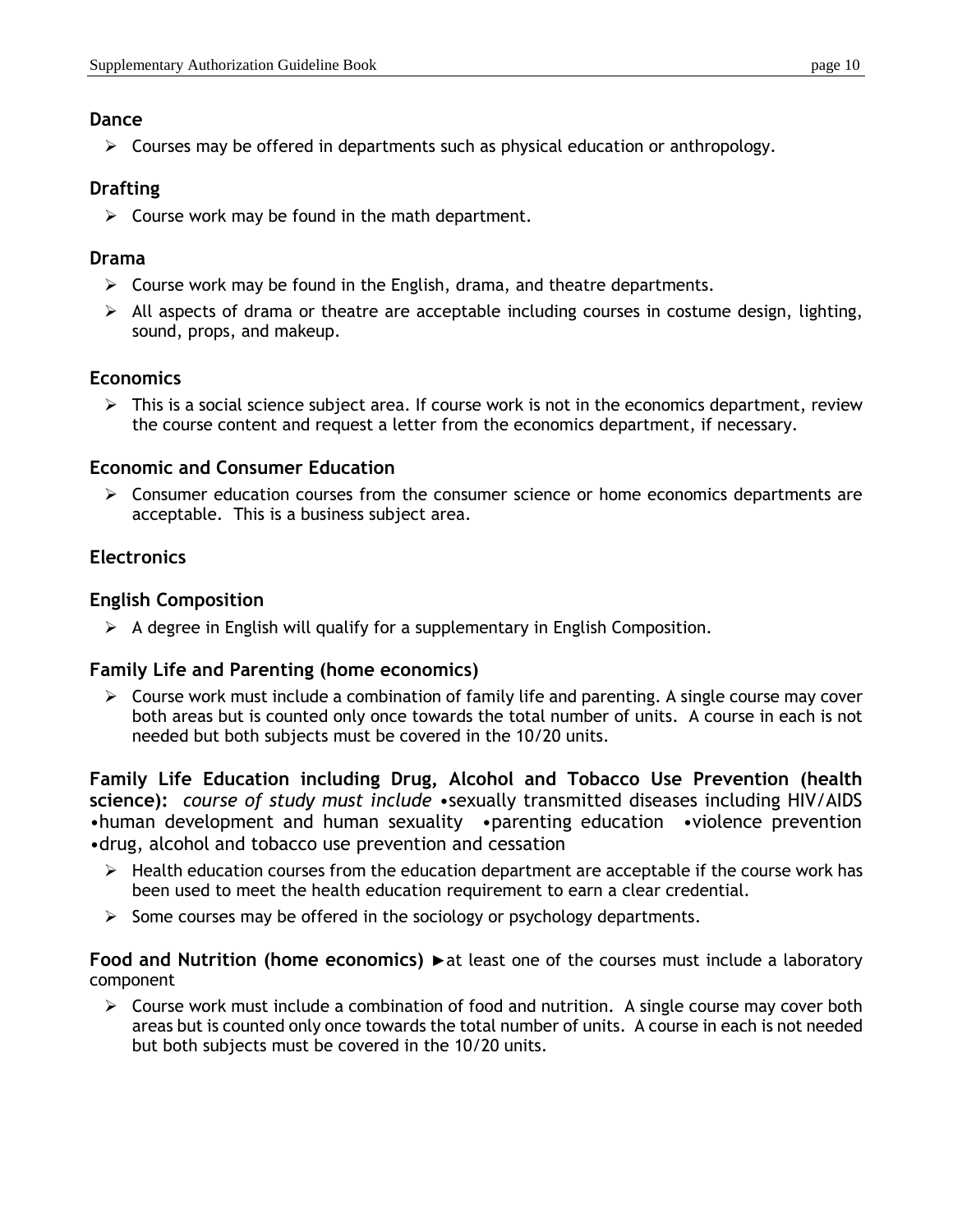#### **Forestry and Horticulture**

 $\triangleright$  Course work must include a combination of forestry and horticulture. A single course may cover both areas. A course in each is not needed but both subjects must be covered in the 10/20 units.

#### **Geography**

**Geosciences**: *course of study must include* •astronomy •geology •meteorology •oceanography ►at least one of the courses must include a laboratory component

- $\triangleright$  A course may cover more than one subject area but the units are only counted once. Course descriptions are usually required.
- $\triangleright$  Any geoscience course work will count towards the remaining 10 or 20 units.
- $\triangleright$  See examples of geoscience and related course work in the notes for Introductory Science.
- $\triangleright$  Physical geography is not acceptable to meet the geoscience requirement unless the head of the earth science/geology department verifies that the course is applicable as a geoscience course required for a degree in geoscience.
- $\triangleright$  A course in marine science may meet the oceanography area requirement but marine biology does not necessarily meet that requirement. A course description will be needed.

#### **Graphic Arts**

#### **Industrial Crafts and Plastics**

 $\triangleright$  Course work must include a combination of industrial crafts and plastics. A single course may cover both areas but is counted only once towards the total number of units. A course in each is not needed but both subjects must be covered in the 10/20 units.

#### **Instrumental Music**

- $\triangleright$  This may include course work in theory and conducting.
- **Interior Design (home economics)** ►at least one of the courses must include a laboratory component

#### **Journalism**

#### **Literature**

- $\triangleright$  Literature courses may be offered in any language department.
- $\triangleright$  A degree in English will qualify for a supplementary in literature.

#### **Marketing/Entrepreneurship**

- $\triangleright$  Course work must include a combination of marketing and entrepreneurship. A single course may cover both areas but is counted only once towards the total number of units. A course in each is not needed but both subjects must be covered in the 10/20 units.
- $\triangleright$  Entrepreneurship is defined as owning and operating a business.
- $\triangleright$  Course work in retail merchandising, advertising, consumer behavior, sales promotion, and salesmanship is acceptable.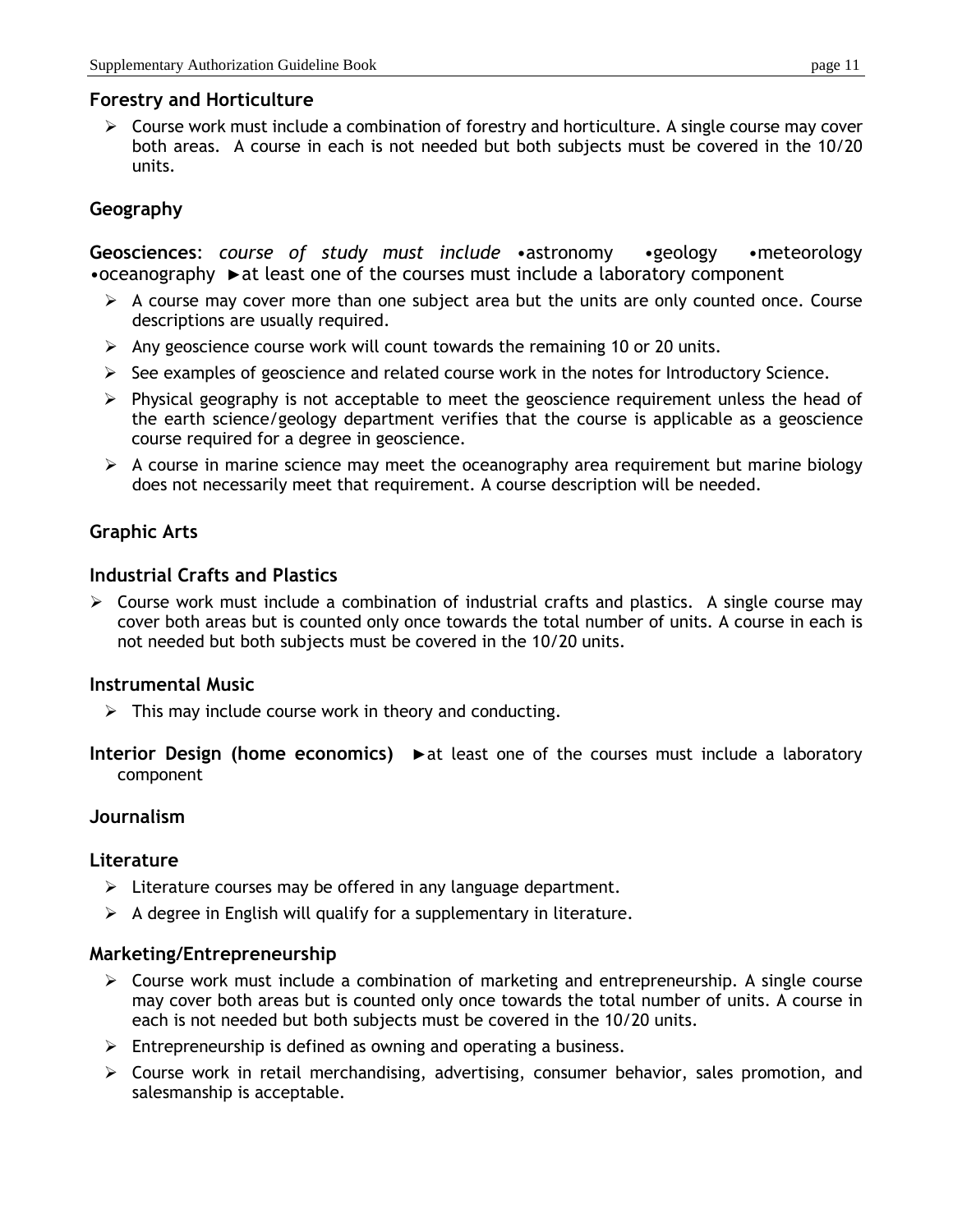$\triangleright$  A degree in business does not qualify for a supplementary authorization in marketing/entrepreneurship.

#### **Metals (industrials arts)**

#### **Office Technologies Including Word Processing and Business Communications**

- Course work in word and data processing, business management, personnel management, information systems, business communications, business English, shorthand, typing, and business law is acceptable.
- $\triangleright$  A degree in business does not qualify for a supplementary authorization in office technologies including word processing and business communications.
- $\triangleright$  Course work must include a combination of office technologies, word processing and business communications. A single course may cover the areas but is counted only once towards the total number of units. A course in each is not needed but all subjects must be covered in the 10/20 units.

#### **Ornamental Horticulture**

 $\triangleright$  Course work may be found in the agriculture department.

#### **Painting and Drawing**

 $\triangleright$  Course work must include a combination of painting and drawing. A single course may cover both areas but is counted only once towards the total number of units. A course in each is not needed but both subjects must be covered in the 10/20 units.

#### **Photography**

**Physics**: *course of study must include* •energy-mechanics •energy-heat •energy-electricity and magnetism •wave motion •atomic and nuclear physics ►at least one of the courses must include a laboratory component

- $\triangleright$  A course may cover more than one subject area but the units are only counted once. Course descriptions are usually required.
- $\triangleright$  Any physics course work will count towards the remaining 10 or 20 units.
- $\triangleright$  See examples of physics and related course work in the notes for Introductory Science.
- $\triangleright$  Course work may be found in the engineering department.

#### **Plant Science**

 $\triangleright$  Plant science is a life science.

#### **Plastics (industrial arts)**

#### **Psychology**

#### **Sociology**

#### **Speech**

 $\triangleright$  Course work may be found in the communications or English departments.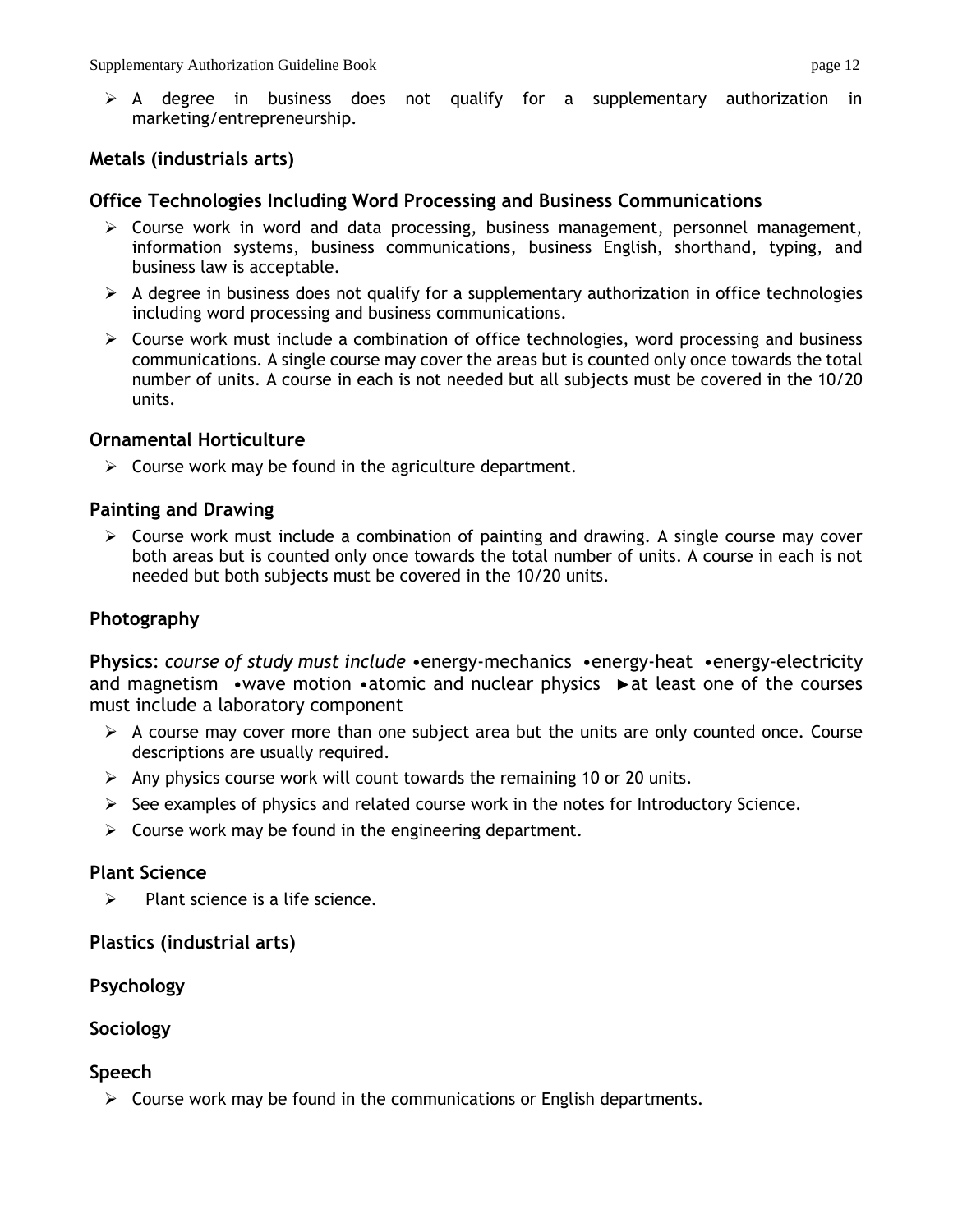#### **US Government and US Civics**

- $\triangleright$  Civics is an individual's participation in government such as voting.
- $\triangleright$  Course work must include a combination of US Government and US Civics. A single course may cover both areas but is counted only once towards the total number of units. A course in each is not needed but both subjects must be covered in the 10/20 units.

#### **US History and California History**

- $\triangleright$  At least one course covering the overall History of California is needed. Courses focusing on one specific geographical area of California History such as the History of San Francisco will not satisfy the California History requirement and are acceptable as elective units only.
- Course work must include a combination of US History and California History. A single course may cover both areas but is counted only once towards the total number of units. A course in each is not needed but both subjects must be covered in the 10/20 units.

#### **Vocal Music**

 $\triangleright$  Course work may include theory and conducting.

#### **Woods (industrial arts)**

#### **World History**

- $\triangleright$  The course work must include at least one non-western country history.
- $\triangleright$  A western civilization course may used for the world history supplementary authorization.

## **VI. Applying for a Supplementary Authorization**

An applicant who holds a preliminary or clear Multiple or Single Subject Teaching Credential may request the supplementary authorization at time of application or may request it at any time during the life of the credential by submitting an application form (41- 4), appropriate fee, and official transcripts. The Commission will accept verified true copies of transcripts if submitted through an employing agency.

#### *Dating of Document*

When a supplementary authorization is added to a credential (*preliminary* or *clear*), the expiration date of the credential remains unchanged as statute requires that basic credentials be issued for five years.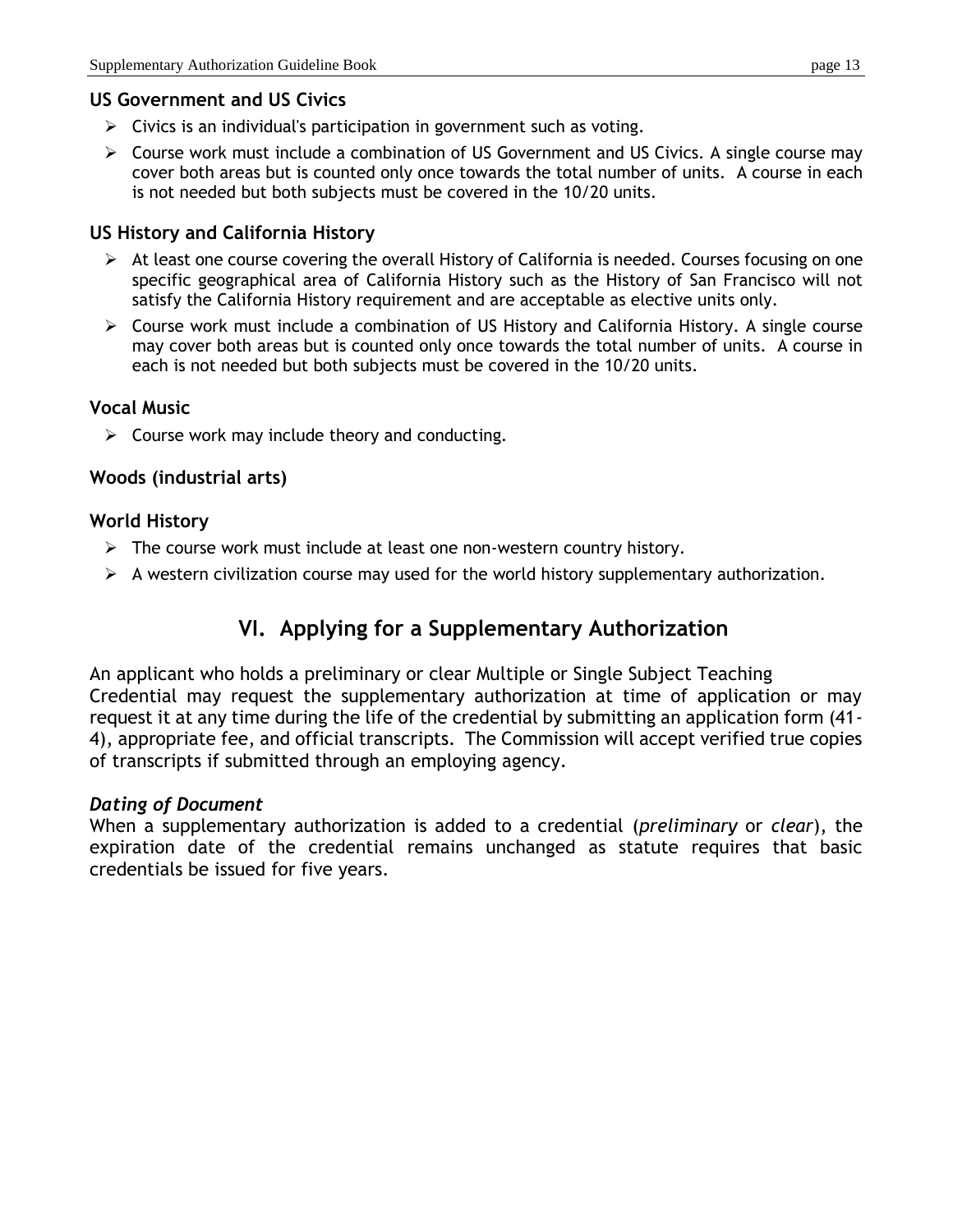## **VII. References**

*Education Code* Section 44256

*Title 5 Regulations* Sections 80057.5, 80089, 80089.1, and 80089.2

*Leaflets*

Adding subjects to an elementary credential: <http://www.ctc.ca.gov/credentialinfo/leaflets/cl629.pdf> Adding subjects to a secondary credential: <http://www.ctc.ca.gov/credentialinfo/leaflets/cl603.pdf>

## **Questions**

If you have additional questions, please contact the Information Services Unit by email at [credentials@ctc.ca.gov.](mailto:credentials@ctc.ca.gov)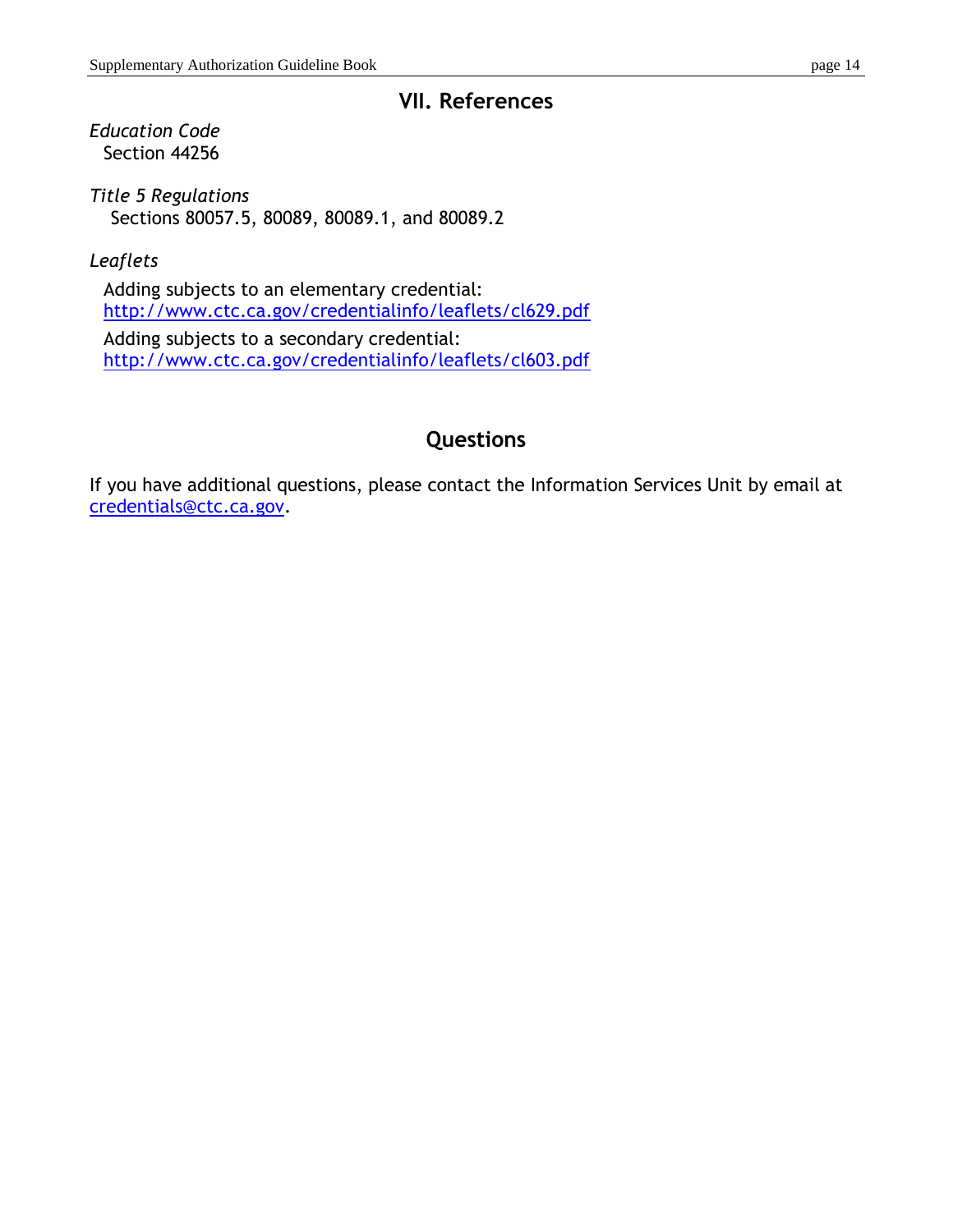## **SUBJECTS WITHIN THE SINGLE SUBJECTS AREA**

Title 5 §80005(a) clarifies the authorization for the subject areas for service in departmentalized classes to allow an individual to be assigned to teach classes that fall within the broad single subject areas. Some subjects are listed under more than one subject such as photography which may be found under both art and industrial and technology education and child development which is listed under both health and home economics

- **Agriculture** Agricultural management, agricultural mechanics, agricultural science, animal science, forestry, horticulture, landscaping, and plant science
- **Art** Art appreciation, art history, arts and crafts, art theory, calligraphy, Cartooning, ceramics, commercial art, costume design, crafts, design, drawing, humanities, illustration, interior decoration, jewelry, leathermaking, painting, photography, sculpture, stagecraft, and yearbook
- **Business** Accounting, business communications, business English, business mathematics, business management, business marketing, computer concepts and applications, consumer education, data processing, economics, general office occupations, keyboarding, marketing, shorthand, typewriting, and word processing
- **English** Composition, creative writing, debate, drama, forensics, grammar, humanities, journalism, language arts, language structure, literature, poetry, public speaking, speech, theater arts, and yearbook
- **Health** Child development, family life, human sexuality, nutrition, sexually transmitted disease education, and substance abuse
- **Home** Child development, clothing, consumer education, family life, foods, **Economics** family economics, housing, human development, interior design, nutrition, parenting, and textiles

**Industrial and** Automotive mechanics, carpentry, computer technology, construction, **Technology** drafting, electricity, electronics, industrial crafts, industrial design, **Education** metals, millwork, photography, plastics, radio and television, technical science/power mechanics, welding, and woods

- **Languages Other** Courses in culture, grammar, composition, language structure, and **Than English** literature of the language listed on the document
- **Mathematics** Basic or general mathematics, algebra, calculus, computer science, consumer mathematics, geometry, mathematical analysis, statistics and probability, and trigonometry
- **Music** Instrumental music, music appreciation, music theory, and vocal music